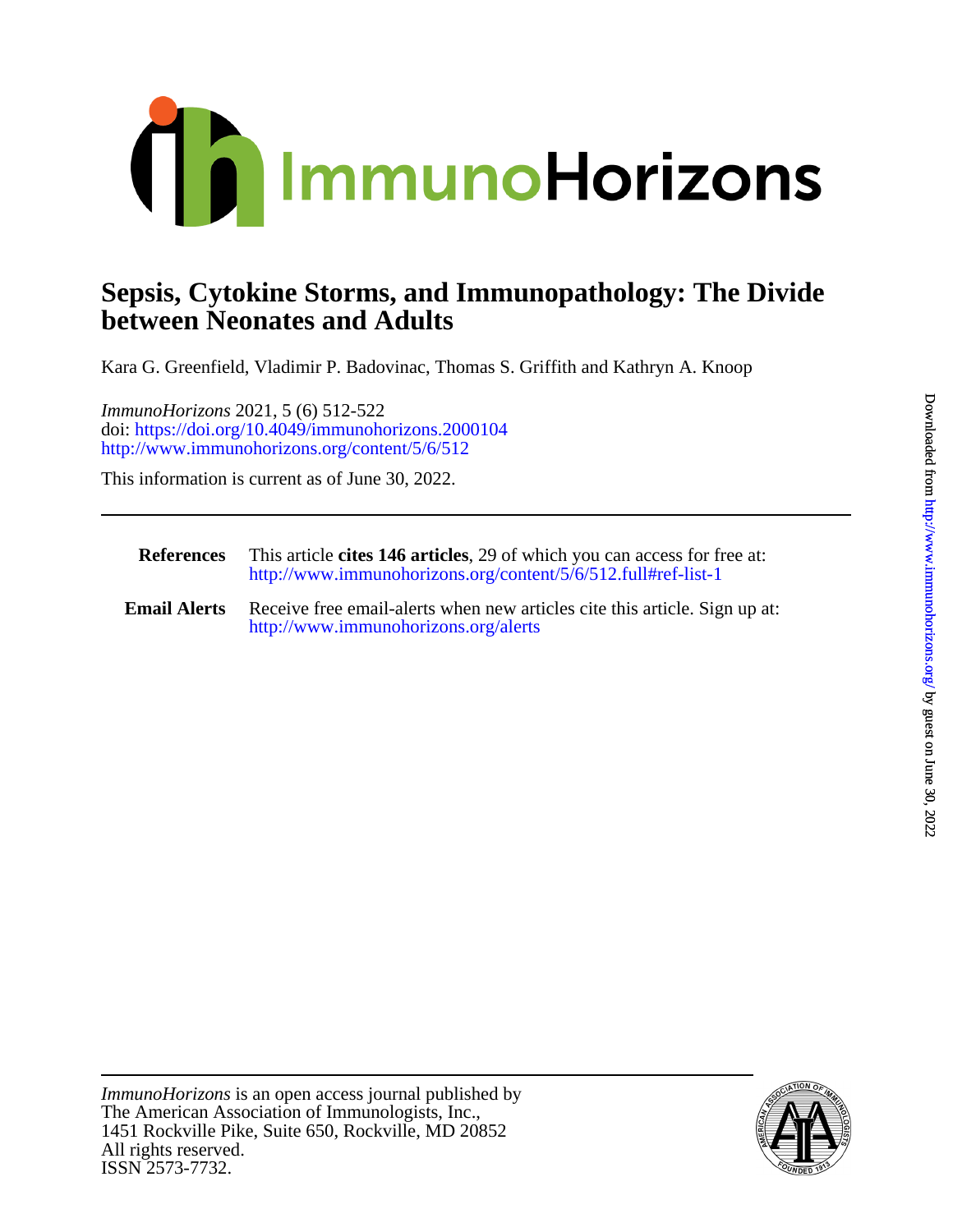# Sepsis, Cytokine Storms, and Immunopathology: The Divide between Neonates and Adults

[Kara G. Greenfield](http://orcid.org/0000-0002-1315-5146),\* [Vladimir P. Badovinac](http://orcid.org/0000-0003-3180-2439),<sup>†,‡,§</sup> Thomas S. Griffith,<sup>¶,||,#,</sup>\*\*<sup>,††</sup> and [Kathryn A. Knoop\\*](http://orcid.org/0000-0003-2007-3066)<sup>,††</sup>

\*Department of Immunology, Mayo Clinic, Rochester, MN; <sup>†</sup>Interdisciplinary Graduate Program in Immunology, University of Iowa, Iowa City, IA; <sup>‡</sup>Department of Pathology, University of Iowa, Iowa City, IA; <sup>§</sup>Department of Microbiology and Immunology, University of Iowa, Iowa City, IA;  $\P$ Department of Urology, University of Minnesota, Minneapolis, MN;  $^\|$ Center for Immunology, University of Minnesota, Minneapolis, MN;  $^{\#}$ Masonic Cancer Center, University of Minnesota, Minneapolis, MN; \*\*Microbiology, Immunology, and Cancer Biology Ph.D. Program, University of Minnesota, Minneapolis, MN; <sup>††</sup>Minneapolis VA Health Care System, Minneapolis, MN; and <sup>‡‡</sup>Department of Pediatrics, Mayo Clinic, Rochester, MN

## **ABSTRACT**

Sepsis can result from a variety of pathogens, originating from a range of sources. A vast range of presenting symptoms is included in the catch-all term of "bacteremia," making diagnosis and prognosis particularly troublesome. One underexplored factor contributing to disparate outcomes is the age of the patient. Neonatal sepsis in very-low-birth-weight infants can result in vastly different immunological outcomes unique from sepsis in adults. It is also becoming increasingly clear, both from preclinical experimental models and clinical observations, that the age and history of previous microbial exposures can significantly influence the course of infection from sepsis and cytokine storms to immunopathology. In this study, we will explore key differences between neonatal and adult sepsis, experimental models used to study sepsis, and how responses to the surrounding microbial universe shape development of the immune system and impact, positively or negatively, the course of disease. ImmunoHorizons, 2021, 5: 512–522.

#### INTRODUCTION

Sepsis resulting from bacterial bloodstream infections remains a serious clinical concern and is currently defined as a "lifethreatening organ dysfunction caused by a dysregulated immune response that occurs as the result of an infection" (1). The dysregulated immune response is evident by the initial hyperinflammatory response, driven by proinflammatory cytokines and chemokines (2). In the United States, sepsis rates have been continuously increasing over the last 20 years; hospitalizations due to sepsis have increased from 1.2% of all hospitalizations in 2005 to 2.7% in 2014 and up to 5.8% in 2017 with  $\sim$ 11 million sepsis-related deaths (3–5). Sepsis persists as a

significant clinical burden, with the total cost of hospitalizations due to sepsis at \$38 billion in 2017, up from \$20 billion in 2011 (4, 6). Despite this increase in sepsis cases and costs, the mortality rate in the U.S. has dropped from 31.9% in 2005 to 17.1% in 2014 (3). This dramatic decrease in mortality from sepsis is likely a result of implementation of early goal-directed treatment, as broadly applicable drugs remain elusive (7). Increased readmission rates also likely contribute to increased total hospitalization numbers with reduced mortality but does highlight the potential of recurrent sepsis due to sepsis-induced immunosuppression (also referred to as immunoparalysis) (8). These trends may be, in part, due to expansion of definitions of sepsis and diagnosis criteria, as less severe cases are included in the

Received for publication May 5, 2021. Accepted for publication June 2, 2021.

Address correspondence and reprint requests to: Dr. Kathryn A. Knoop, Mayo Clinic, 201 1st Street SW, Rochester, MN 55905. E-mail address: [knoop.kathryn@mayo.edu](mailto:knoop.kathryn@mayo.edu) ORCIDs: [0000-0002-1315-5146](http://orcid.org/0000-0002-1315-5146) (K.G.G.); [0000-0003-3180-2439](http://orcid.org/0000-0003-3180-2439) (V.P.B.); [0000-0003-2007-3066](http://orcid.org/0000-0003-2007-3066) (K.A.K.).

This work was supported by the National Institutes of Health: National Institute of Diabetes and Digestive and Kidney Diseases DK109006 (to K.A.K.), National Institute of Allergy and Infectious Diseases AI144721 (to K.A.K.), National Institute of Diabetes and Digestive and Kidney Diseases DK122187 (to K.A.K.), National Institute of Diabetes and Digestive and Kidney Diseases AI114543 (to V.P.B.), National Institute of General Medical Sciences GM134880 (to V.P.B.), National Institute of General Medical Sciences GM115462 (to T.S.G.), National Institute of General Medical Sciences GM140881 (to T.S.G.), and Veterans Health Administration Merit Review Award I01BX001324 (to T.S.G.)

Abbreviations used in this article: CLP, cecal ligation and puncture; EOS, early-onset sepsis; GBS, group B Streptococcus; LOS, late-onset sepsis; SPF, specific pathogen-free.

This article is distributed under the terms of the [CC BY-NC 4.0 Unported license](https://creativecommons.org/licenses/by-nc/4.0/). Copyright © 2021 The Authors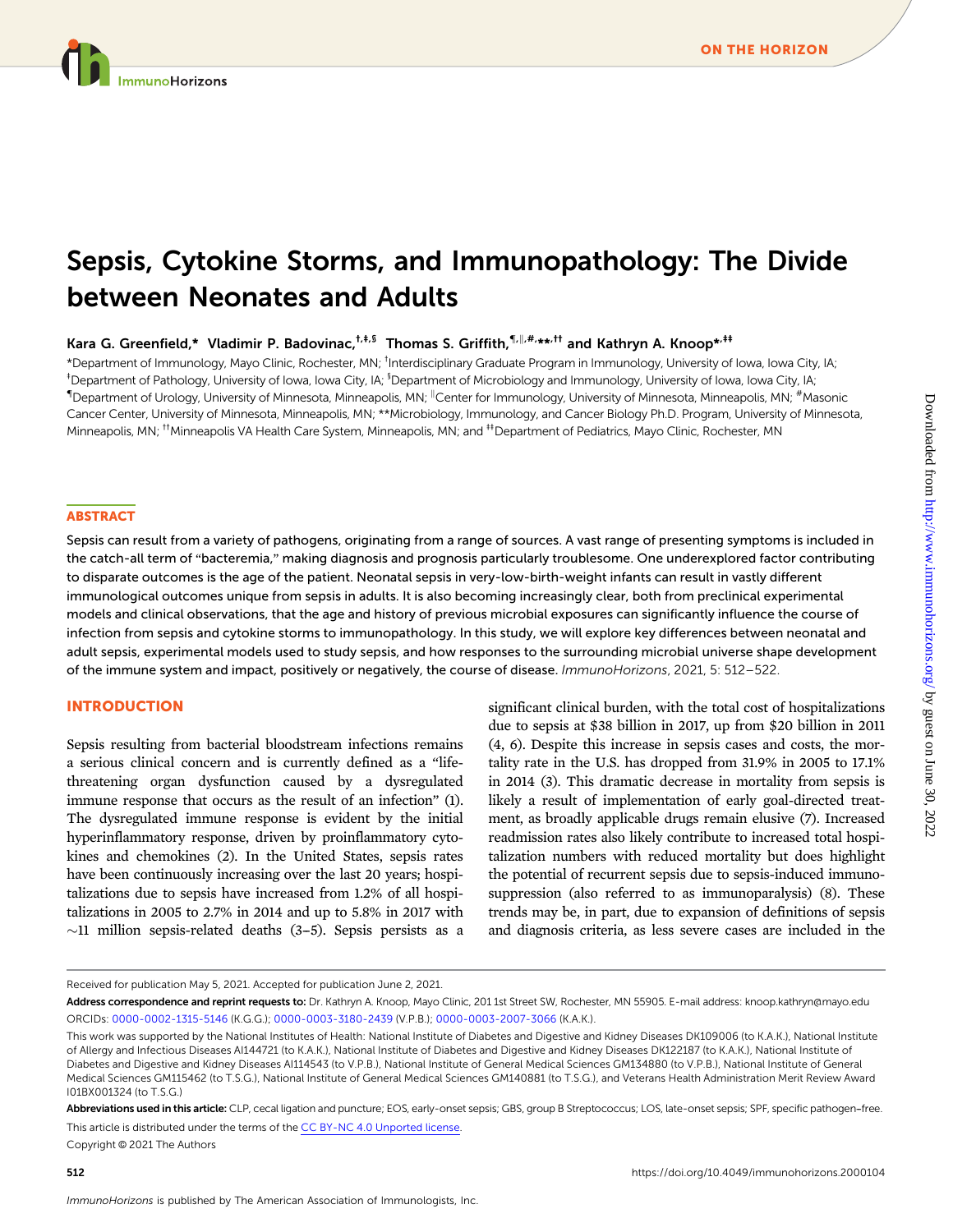classification of sepsis with improved recognition of disease (9). The cause of sepsis can vary widely between cases, in large part because the umbrella term "sepsis" includes a wide range of disease symptoms resulting from a variety of bacterial pathogens originating from different organs and tissues and affects patients spanning from very young to very old.

Sepsis occurring in adults is frequently attributed to the progression of an infection following surgical complications; however, translocating pathogens from tissue infections, such as appendicitis, pneumonia, or urinary tract infections can also serve as the nidus of sepsis. In a 2010 study of elective surgical cases in the U.S., 1.2% of patients developed sepsis after surgery (10). Similarly, surgery necessitated by trauma was found to be a major risk factor for disease among orthopedic patients, with 2% of trauma patients developing sepsis and 0.5% of nontrauma patients developing sepsis (11). The most common sepsis-associated pathogens in adults include Gram-negative species Escherichia coli, Klebsiella pneumoniae, Pseudomonas aeruginosa, and Gram-positive species Staphylococcus aureus and S. epidermidis (12-14). Frequencies of Gram-negative versus Gram-positive bacteria as sepsis-causing agents vary between studies and locations, but rates are generally reported to be approximately equal. The strongest influence on the type of bacteria that causes sepsis is the site of initial infection, with Gram-negative infections being more likely with gut-originating sepsis (14). Infections in the lower respiratory tract can lead to sepsis and are among the most common nosocomial infections in intensive care units. The use of mechanical ventilation is considered a strong risk factor for development of infection in the lower respiratory tract that can lead to sepsis, and incidence rates of ventilator-associated pneumonia vary from 5 to 66% of ventilated patients, depending on the length of time mechanical ventilation is needed (15). The longer a patient requires the use of a ventilator, catheter, or IV, the higher their risk of developing infections in the related tissue (Table I).

Sepsis occurring in neonates, or infants younger than 3 months, is classified as neonatal sepsis. Risk factors for neonatal sepsis include low gestational weight or young gestational age, with very-low-birth-weight infants (<1500 g) being most at risk for infections. Neonatal sepsis includes both early-onset sepsis (EOS), or bacteremia, and late-onset sepsis (LOS). Historically, the age of onset for EOS was defined as less than 72 h old, although this criteria is not a universally defined and may include 7 d old or less (16). Although this delineation is based on age of sepsis onset after delivery, it is also based on route of pathogen entry, with the assumption that EOS results from maternal pathogen transmission in utero or during the birthing process (17). Group B Streptococcus (GBS) and E. coli are among the most common pathogens transmitted via this route (18). Screening for GBS at 35-37 wk gestational age has been

| TABLE I. Summary of characteristics of neonatal sepsis and adult sepsis |  |  |  |  |  |  |
|-------------------------------------------------------------------------|--|--|--|--|--|--|
|-------------------------------------------------------------------------|--|--|--|--|--|--|

|                               | <b>Neonatal EOS</b>                                                                                                                         | <b>Neonatal LOS</b>                                                      | Adult                                                                                                                   |
|-------------------------------|---------------------------------------------------------------------------------------------------------------------------------------------|--------------------------------------------------------------------------|-------------------------------------------------------------------------------------------------------------------------|
| Route                         | Maternal pathogen transmission<br>In utero<br>During birth                                                                                  | Contamination of skin-resident<br>bacteria during clinical<br>procedures | Surgical complications                                                                                                  |
|                               |                                                                                                                                             | Enteric pathogens translocating<br>the intestinal lumen                  | Translocating pathogens from<br>tissue infections (e.g.,<br>appendicitis, pneumonia,<br>urinary tract infections)       |
| Common causative<br>pathogens | <b>GBS</b>                                                                                                                                  | Skin-resident bacteria (such as<br>S. epidermis)                         | Similar rates of Gram-negative<br>versus Gram-positive bacteria                                                         |
|                               | E. coli                                                                                                                                     | Gut-resident bacteria (such as<br>E.coli)                                | Gram-negative species: E. coli, K.<br>pneumoniae, P. aeruginosa                                                         |
|                               |                                                                                                                                             |                                                                          | Gram-positive species: S. aureus<br>and S. epidermidis                                                                  |
| Incidence                     | 0.26 cases per 1000 live births in 2010<br>(21)                                                                                             | 0.31 per 1000 live births (22)                                           | 1.2% of patients develop sepsis<br>after elective surgery (10)                                                          |
|                               | Maternal GBS screening initiatives<br>contribute to a decreased incidence<br>from 1.8 cases per 1000 live births<br>in the early 1990s (20) |                                                                          | 2% of patients develop sepsis<br>following trauma-associated<br>surgical cases (11)                                     |
| Risk factors                  | Low birth weight                                                                                                                            | Low birth weight                                                         | 5-66% of ventilated patients<br>develop ventilator-associated<br>pneumonia (15)                                         |
|                               |                                                                                                                                             |                                                                          | Surgery necessitated by trauma<br>among orthopedic patients                                                             |
|                               | Failure to screen for maternal GBS<br>colonization                                                                                          | Prolonged use of antibiotics                                             | Prolonged need for mechanical<br>ventilation, i.v., or catheter<br>increases risk of infection in<br>associated tissues |
|                               | Failure to administer intrapartum<br>antimicrobial prophylaxis                                                                              |                                                                          |                                                                                                                         |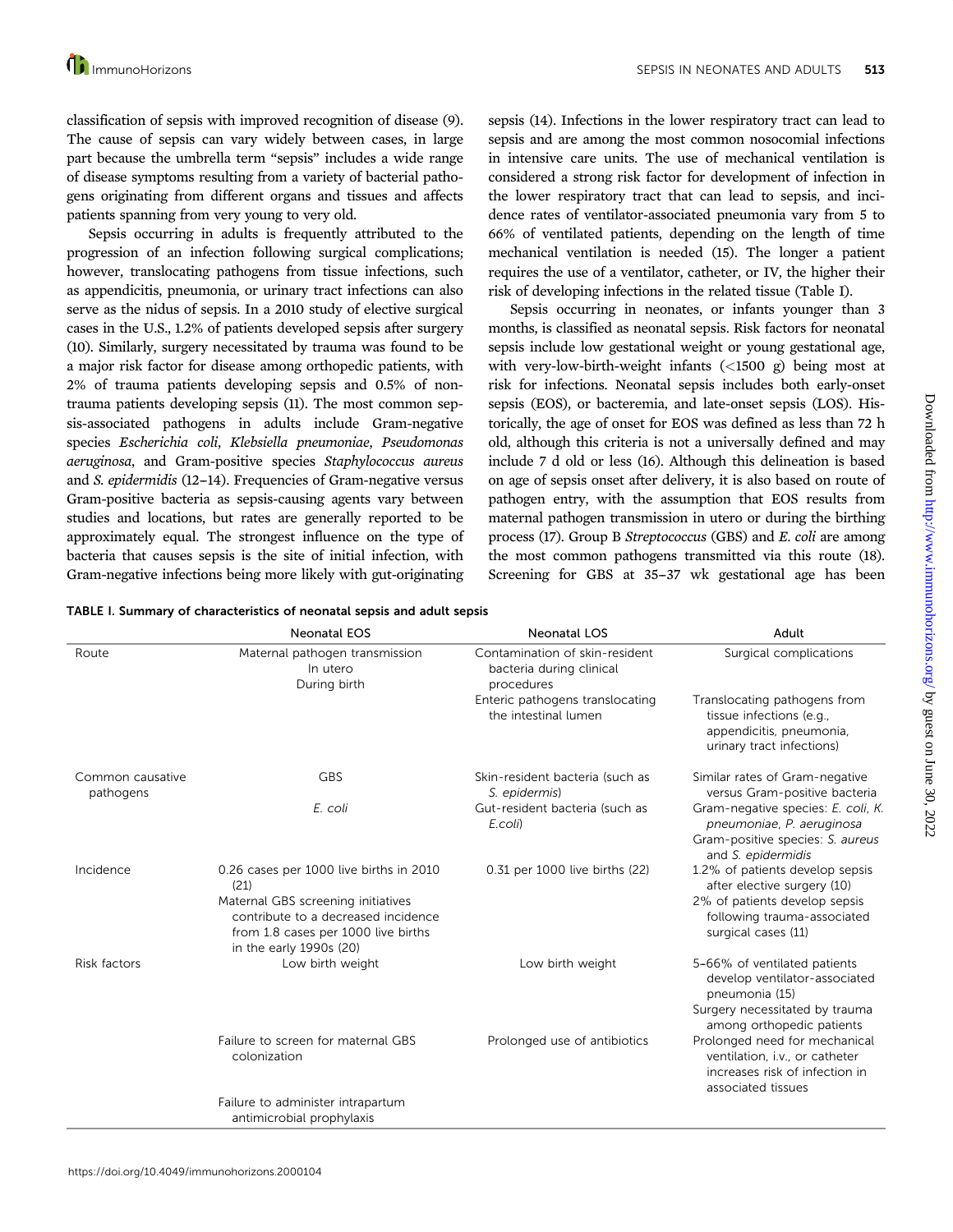recommended since 2002 for this reason, with those identified to be at risk receiving intrapartum antimicrobial prophylaxis (19). Screening initiatives over the past decade have significantly reduced EOS by GBS (20), resulting in incidence of GBS EOS decreasing from 1.8 cases per 1000 live births in the early 1990s to 0.26 cases per 1000 live births in 2010 (21). Despite the reduction in cases of EOS, LOS rates have been stable from 2006 to 2015 at 0.31 per 1000 live births (22). Acquisition of pathogens resulting in LOS occurs following birth and can range from contamination of skin-resident bacteria (such as S. epidermis) during clinical procedures to gut-resident bacteria (such as E. coli) translocating the intestinal lumen (23) (Table I).

## Cytokine response to bacterial inflammation

Neonates and infants respond to pathogens very differently than adults, and neonatal sepsis is thus unique from adult sepsis. Classically, bacterial-induced inflammation includes the production of innate cytokine responses (e.g., IL-1 $\beta$ , IL-6, IL-12, and TNF- $\alpha$ ). Characterization of the bloodstream response during sepsis at various ages revealed neonates clustered separately from adults, with older infants and children somewhere between, representing a spectrum of age-related responses and decreased TLR and iNOS signaling in neonates compared with other groups (24). Even within the scope of neonatal sepsis, a significant difference in cytokine responses has been noted between EOS and LOS, suggesting postnatal age may influence disease (25). Although both EOS and LOS patients had a significant increase in serum IL-6, LOS patients uniquely had an increase of anti-inflammatory cytokines IL-10 and IL-4 (26) (Fig. 1).

IL-6 is classically defined as an innate inflammatory cytokine in response to bacterial threats. Concentrations of circulating IL-6 are consistently elevated during many acute







Observations suggest cytokine differences may contribute to immune dysfunction and sepsis outcomes. The figure was created with BioRender.

conditions, such as in trauma due to injury, burns, or surgery, as well as during sepsis (27). The correlation between higher IL-6 levels and increased disease severity and mortality suggests it may be an effective marker for sepsis, particularly early in the course of disease, for cases without a positive blood culture (28, 29). Outside of sepsis, IL-6 has been implicated as a source of immunopathology in neonates in the setting of influenza (30), which suggests its potential to target in neonatal sepsis (28). IL-6 has also been established as a biomarker in both fetal inflammatory response syndrome or intra-amniotic inflammation during pregnancy (31–33), further demonstrating the role of IL-6 in infection-associated inflammation in early life. This does not exclude adults from generating IL-6 during bacteremia. Interestingly, cytokine storms following IL-6 initiation cluster uniquely from TNF- $\alpha$ - and IL-12-initiated cytokine storms (34, 35). However, pervasive observations suggest IL-6 may perform immunosuppressive functions on dendritic cells and T cells (36-40), inhibiting further release of TNF- $\alpha$  and IL-1b, whereas increasing the circulation of anti-inflammatory mediators IL-1R $\alpha$ , IL-10, and TGF- $\beta$  (27). Indeed, the successful use of tocilizumab, an anti-IL-6 receptor mAb, in other inflammatory disorders supports the potential for its use in sepsis (41). In experimental sepsis models, injections of anti-IL-6 mAb improve colonic barrier function after disturbances associated with sepsis (42). Anti-IL-6 mAb therapies may also contribute to the reduced expression of the complement receptor C5aR with beneficial effects (43). The complement cascade is innately activated during bacterial infections, but the complement products, including C5a, may contribute to ongoing inflammation (44, 45). Interestingly, the complement pathway in neonates, particularly premature infants, may be perturbed when compared with adults (46, 47), although the role of complement in neonatal sepsis has yet to be fully explored (48).

In contrast to the one-time belief that the neonatal immune system was characterized by immaturity and more innate-like cells, adaptive immune system components, including B cells and T cells that are abundant in the fetus and neonate, can produce and secrete cytokines and express markers of resident memory phenotypes (49). The composition of WBCs is generally similar between neonates and adults, although neonates do have a noted increase in immature neutrophils (50–52). Several neonatal immune cell types may directly regulate aberrant inflammation and promote tolerance (53). Traditionally, the neonatal immune system is biased toward a Th2 immune response, including regulatory and anti-inflammatory responses, whereas adult immune responses favor Th1 effector phenotypes (54), and neonatal T cells exhibit higher production of IL-4, IFN- $\gamma$ , and IL-2 following anti-CD3/CD28 activation compared with those of adults (55). Similarly, whereas both neonatal and adult PBMCs had increased IL-1 $\beta$ , IL-6, IL-8, CCL3, and TNF- $\alpha$  production following LPS stimulation, neonates showed a significant increase in IL-10, and only adults showed a significant increase in IL-12 (24), which is substantially reduced in neonates (56). During the course of neonatal sepsis, differences in cytokine release have been noted when comparing very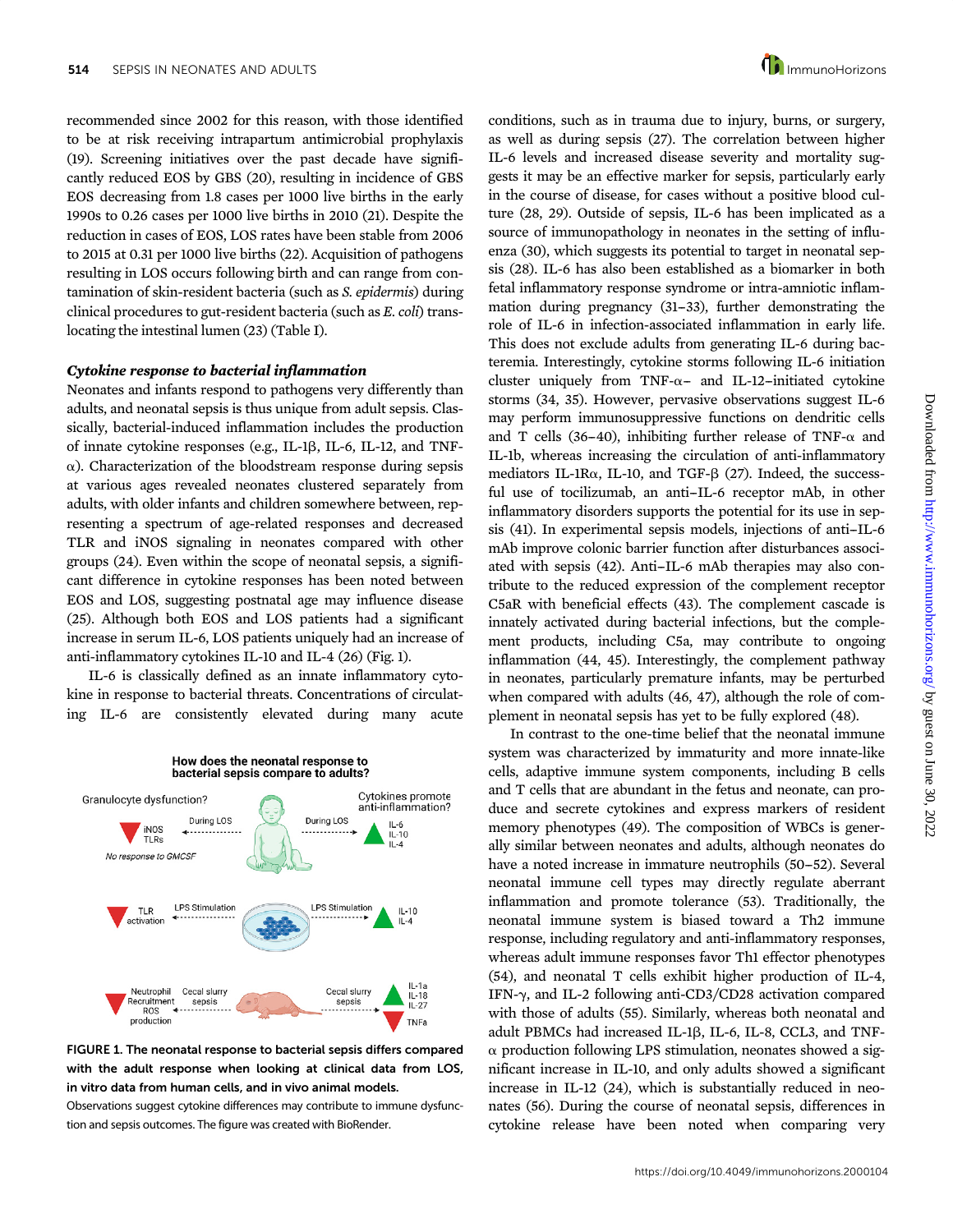preterm infants (<32 wk gestational age) to preterm infants (32--36 wk gestational age), with a strong spike in the innate cytokines TNF- $\alpha$ , IFN- $\gamma$ , and IL-6 and anti-inflammatory cytokines IL-4 and IL-10 in preterm infants, which were absent in very preterm infants (57) (Fig. 1). This observation is comparable with the differences observed between EOS and LOS, with the LOS signature resembling the more robust cytokine response in the preterm infants (26), again suggesting postnatal age is a determining factor of immune response.

Although most studies focus on the classic proinflammatory cytokines IL-1 $\beta$ , IL-6, and TNF- $\alpha$ , the initial innate response in neonates likely includes other cytokines. Preclinical data suggest the involvement of IL-1 $\alpha$  over IL-1 $\beta$  in determining lethality following cecal slurry sepsis (58). Another member of the IL-1 superfamily, IL-18, was noted to be significantly elevated in uninfected neonates, particularly very-low-birth-weight infants (59), and contributed to pathology during cecal slurry sepsis (60). The potential role of IL-18 involves promoting the release of IFN- $\gamma$  and TNF- $\alpha$  and activating IL-17A, which induces gut pathology and perpetuated bacteremia and induced mortality (60). Similarly, IL-27 was elevated in neonates, which may predispose them to severe sepsis, as IL-27 reduces the innate immune function of macrophages and promotes an antiinflammatory T cell response (61).

In addition to WBCs, RBCs may also contribute to immune regulation in neonates.  $CD71^+$  erythroid cells, a population of RBCs, can suppress inflammation resulting from bacterial threats such as E. coli (62). These cells may contribute to fetomaternal tolerance (63) and remain in circulation for the first few weeks following parturition (64). Despite the observed function of immunosuppression, the contribution of  $CD71^+$  erythroid cells to susceptibility of sepsis remains to be clearly defined (64, 65). Understanding these cytokines and the cell populations they act on during neonatal sepsis will be key to identifying potential therapeutic points in the future.

## The progression of sepsis

The primary therapeutics for sepsis consist of broad spectrum antibiotics; however, more precise treatments are needed, particularly in cases with a negative blood culture, in which the causative agent is unknown, and to avoid escalating microbial resistance to currently available antibiotics (66). Efforts to strategically administer antibiotics and contain the spread of antibiotic-resistant bacteria have resulted in 18% fewer deaths in 2019 compared with reports from 2013; yet, more than 35,000 people die each year due to antibiotic-resistant bacteria (17, 67). Additionally, increased exposure of antibiotics, particularly during early life, has its own drawbacks. Before GBS screening guidelines were implemented, 12% of newborns were exposed to antibiotics prior to birth and has since more than doubled to  $\sim$ 30% (68). Although antibiotic usage in early life can reduce occurrences of EOS, prolonged use of antibiotics in early neonates can increase the risk of LOS, necrotizing enterocolitis, and long-lasting disruption of the infant's newly forming gut

microbiome, in addition to potential development of antibioticresistant GBS (69, 70). The development of new therapeutic protocols to treat and potentially control the overwhelming inflammatory response and potentially ease pressure from increased antibiotic use and emergence of antibiotic-resistant bacteria has been a decades-long goal in the sepsis field.

Numerous trials have been conducted in adults, testing agents designed to temper sepsis hyperinflammation, although without much success, and the accumulating number of unsuccessful trials in neonates with sepsis has been equally disappointing (71, 72). Most therapeutics to treat neonatal sepsis have been those first vetted in adult sepsis, because of the protected status of neonates in clinical research. Drawing on the view that individualized immune responses need to be considered in adult sepsis cases (73), understanding the unique response in neonates may similarly advance the development of immunotherapy targeted to neonatal sepsis (29).

Recombinant human protein C became the first biologic therapeutic approved for severe sepsis and was met with controversy before it was removed from the market (74-76). In addition to failing replication in adult trials, it was unsuccessful in neonates, leading to increased hemorrhage and intracranial bleeding (77). Attempting to control overwhelming inflammation, many trials have used agents to directly block proinflammatory cytokines during the course of sepsis. Anti-TNF mAb therapy modestly decreased risk of mortality, but this decrease continues to be nonsignificant over decades of trials (78–81). Although it has not been directly tested in neonatal sepsis, use of anti-TNF mAb around parturition suggests it may increase neonatal neutropenia (82), which could be detrimental in overcoming disease.

Ig therapy has been widely tested to improve systemic opsonization and neutralization of bacteria and bacterial products, but it has had only modest success in sepsis clinical trials. As of 2016, Ig therapy has not been recommended by the Surviving Sepsis Guideline panel (83), because of a low certainty in the modest reduction of mortality (84–86). Despite these findings, there is still hope that the modest reduction in mortality suggests i.v. Ig therapy, specifically IgM, may have promise as a therapeutic option for adult sepsis. There is a noticeable difference, however, in the efficacy of Ig therapy in neonatal sepsis. Rather than displaying a modest reduction in mortality, clinical trials using Ig therapy in septic neonates had no effect on outcomes (87, 88). Ig therapy is thought to assist phagocytes in clearing the inflammatory bacterial products from circulation, but perhaps the variance in outcomes indicates phagocytes themselves are responding differently between neonates and adults.

CSFs, such as G-CSF and GM-CSF, have been tested as therapeutics to increase neutrophil and macrophage numbers to improve bacterial clearance during the course of sepsis. Similar to the aforementioned therapeutics, treatment with CSFs only led to modest improvement in recovery in clinical trials in adults (89), especially in those patients with sepsis-associated immunosuppression (90), although there is still caution around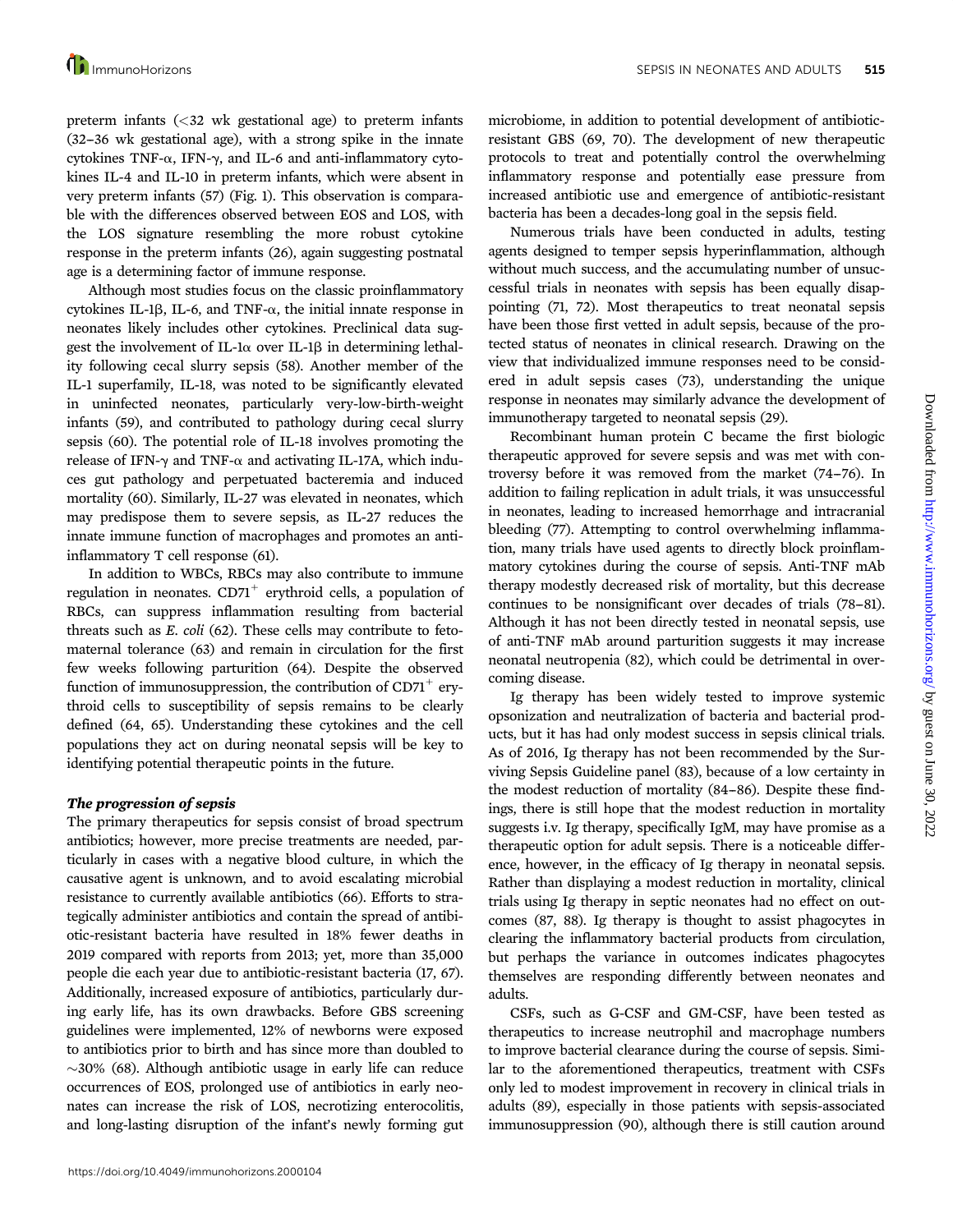their role in sepsis treatment (91). In stark contrast, no effect has been seen in clinical trials of neonates after G-CSF administration (92) or even infants with neutropenia (93). Although CSFs can delay apoptosis and improve function of adult neutrophils, in vitro studies found neonatal neutrophils may be more sensitive to apoptosis and were unresponsive to CSFs (94). Additionally, inhibition of necroptosis improved survival in an animal model of neonatal sepsis (95), and neonatal neutrophils and myeloid cells displayed reduced capacity to migrate and produce cytokines in response to bacterial stimuli (96, 97). Thus, increased sensitivity to apoptosis or necroptosis may explain why neonates are extremely susceptible to neutropenia (98).

The limited (at best) success of these trials has led to a new theme arising in the field of sepsis to understand long-term sepsis-induced alterations to the immune system and how these may contribute to recurring sepsis and recovery (99). Proinflammatory signals dominate the response at the onset of sepsis, but excessive production of both pro- and anti-inflammatory cytokines and chemokines partially overlap during the initial stage of sepsis (2), resulting in a considerable amount of indecision on what immunotherapy in sepsis would entail (100). Following acute hyperinflammation, the immune system seems to overcompensate and exhibits dramatic quantitative and qualitative alterations in multiple immune cell populations. In particular, there is significant lymphopenia, or reduction in number of circulating lymphocytes, occurring primarily via apoptotic death and, potentially, a consequence of the massive immune response. Lymphopenia can contribute to an immunosuppressed state, initial impairment in immunity to the sepsisinitiating infection, secondary nosocomial infections, and latent virus reactivation (101-108). Surviving patients recover from the sepsis-induced lymphopenia, but go on to display a prolonged state of immunoparalysis that extends the window of time in which they are highly susceptible to new infection, even from pathogens that are efficiently eliminated in healthy individuals (109-113). Consequently, there is considerable clinical interest in testing agents to help the immune system of sepsis survivors to functionally (as well as numerically) recover as quickly as possible. For example, cytokines that promote T cell proliferation (such as IL-7) or mAb-targeting proteins that stimulate or inhibit T cell function (such as anti-OX40 and PD-1/PD-L1) have shown promising results in preclinical models and clinical settings in adult sepsis patients (114–119). It is unclear whether these immunomodulatory approaches would also work in septic neonates, as no clinical studies have been performed to date. Although lymphopenia has been noted in neonates (120, 121), it remains unclear how it may contribute to sepsis outcomes, particularly as preterm infants may be lymphopenic compared with term infants (122). IL-7 may restore T cell function equivalently (or even better) in neonates, especially because IL-7 can stimulate circulating T cells to proliferate and promote T cell development in the thymus (123), which is potentially high in neonates. In contrast, mAb specific for OX40 or PD-1, for example, may only have limited activity in the neonate because the T cell compartment has had only a

limited amount of time to develop. Much like the case for immune-based therapeutics in cancer patients, which show unique responses in individuals, it has been difficult to predict the best immunotherapy for individual sepsis patients or whether these approaches will restore the immune system to the presepsis state.

## Animal models, what we have learned, and what still is left to learn

Preclinical experimental models of sepsis have been widely used to connect immune events from bacterial sensing to systemic inflammation involved in clinical outcomes. However, the clinical relevance of some of the most commonly used preclinical sepsis models has become a major discussion point in recent years, in part because of the variability in how some of the models are used from one laboratory to the next and because of limited adoption of the treatment methods used in the clinic. Cecal ligation and puncture (CLP) is a well-described animal experimental model in which the cecum is punctured, allowing release of fecal matter into the body and initiating a strong immune response and subsequent immune suppression. Although CLP has been used by many laboratories to mechanistically define sepsis-induced immunopathology, there is some disagreement about the extent to which CLP mimics the course of sepsis in humans or whether it is instead a model of surgical negligence marked by the formation of an intra-abdominal abscess (124). Because of the nature of the surgical procedure and dependency of CLP on gut microbiota to initiate the peritonitis, this model has been exclusively used in adult, albeit immunologically naive, mice. Prior to weaning, the limited microbiota and small size of the cecum makes CLP unviable in mouse pups, in which the polymicrobial cecal slurry model of sepsis or injection of cecal contents can be used as an alternative (125).

LPS endotoxemia has been used for many years to model the inflammation that occurs during systemic infection. Mice are considerably more resistant to bacterial endotoxins than humans (126), so infection with defined live bacteria has also been used to model sepsis to control the diversity and number of pathogens to which the animal is exposed. Both the LPS endotoxemia and live bacterial infection sepsis models have been adapted for use in neonatal and adult mice, revealing unique differences in the response and outcome. For example, neonatal mice are more susceptible to mortality following LPS injection because of an increased innate response that includes significantly increased TNF- $\alpha$  and IL-6 production (127). The exaggerated systemic inflammation following LPS injection in neonates also results in immunopathology to the CNS, potentially connecting the long-term clinical sepsis outcome of neurologic disorders to the systemic inflammation during neonatal sepsis (128). Intriguingly, transfer of adult T cells into the neonatal mice is sufficient to suppress this strong inflammatory response, suggesting the age of the immune system may affect the immune response (127). Similarly, adult  $Rag^{-/-}$  mice are more sensitive to polymicrobial sepsis, and mortality rates are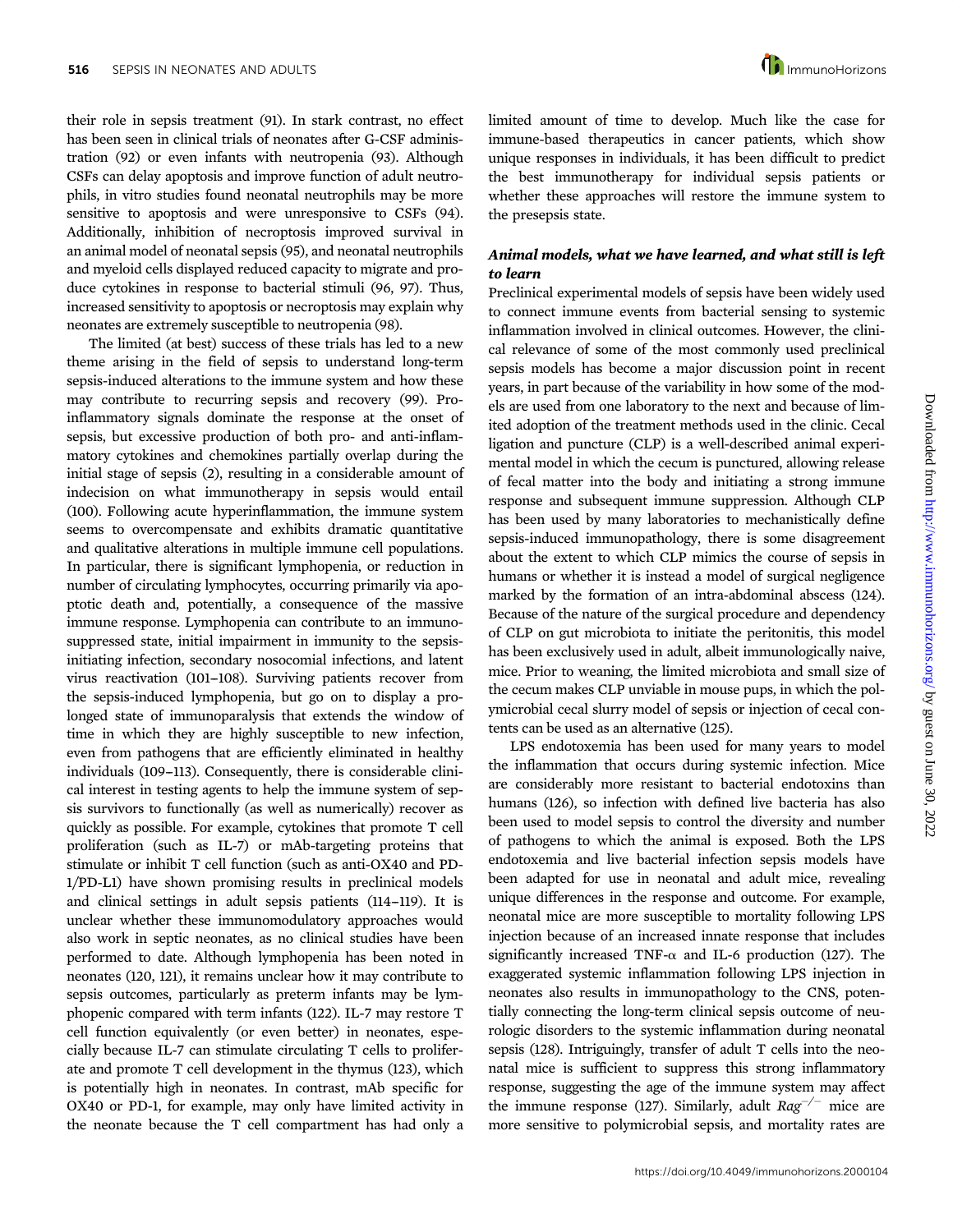similar to both neonatal wild-type and neonatal  $Rag^{-/-}$  mice, providing further evidence of the potential role of components of the adaptive immune system in surviving sepsis (129). In contrast to the increased inflammation following LPS injection (127), neonates produce a subdued innate response following cecal slurry injection, which includes reduced IL-6 and TNF- $\alpha$ production. This response was increased during sepsis if neonates were pretreated with TLR agonists (such as LPS), which increased neutrophil recruitment (129). TLR agonist pretreatment also improved migration and cytokine secretion by neutrophils from term infants, although neutrophils from preterm infants only showed a modest improvement (97). Neutrophil dysfunction during cecal slurry-induced sepsis was noted in both neonatal and aged mice. Although neonates showed reduced neutrophil recruitment, reactive oxygen species production, and transcriptional changes during the course of sepsis, aged mice suffered from persistent inflammation, highlighting the potential differences in the immune response of the two age extremes (130) (Fig. 1). In work that implicated PD-1 on B cells rather than T cells, neutrophil recruitment and function during cecal slurry-induced sepsis was also improved in neonatal  $PdI^{-/-}$  pups (131). Therefore, it remains unclear whether the differences in the neonatal immune response results in reduced innate inflammation unable to control bacteremia or overwhelming innate inflammation that requires suppression. Potentially, these variances could result from the inherent difference between LPS injection and cecal slurry sepsis, as the former would only activate the TLR4 pathway, whereas the latter may activate a variety of innate bacterial-sensing pathways in addition to TLR4. Although no significant differences have been found in TLR4 expression on innate leukocytes between neonates and adults, TLR2 was slightly decreased in neonates and through neonatal sepsis (132, 133). Additionally, signaling downstream of TLRs and the resulting cytokine production are suppressed in neonates (134-136). Specifically, neonatal monocytes had reduced phagocytic ability, oxidative burst, and pathogen clearance compared with monocytes from adults, which was further reduced in preterm infants (133, 137).

One caveat of the LPS, cecal slurry, or CLP models of sepsis is the rapid binary response of the animal, with the potential for death or recovery to occur within hours, underscoring the importance of models that recapitulate the intermediate stage (138). Models that use clinical pathogens and relevant routes of entry may allow for the extended examination of how the immune system responds to bacterial threats (139). To specifically explore the gut-originating routes of neonatal sepsis, disruption of the microbiota by oral antibiotics worsened sepsis in neonatal mice gavaged with *K. pneumoniae* (140). Similarly, disruption of specific factors in maternal milk during breastfeeding worsened sepsis following enteric E. coli translocation (141). These models have important implications for understanding the role of diet and microbiota in early life in protection from gut-originating pathogens. Indeed, randomized administration of probiotics reduced LOS in a clinical trial, and an oral route of pathogen entry resulted in increased infectivity in an animal

model of LOS (142, 143). These later observations suggest the intestinal microbiota may influence the infectivity of the bacteria, but clearly, the contributions of the microbiota in influencing the host and the bacteria must be considered.

Dysbiosis of the gut microbiota while the patient remains in the hospital environment can increase risk for dissemination of bacteria through the body through noninfectious acute injuries, antibiotic usage, or acute illnesses, such as influenza (144), which can harbor or encourage the growth of opportunistic pathogens. There is a wealth of information demonstrating how the composition of the gut microbiome can influence systemic immunity, so it is quite possible that the combination of immune system maturation and gut microbiome changes can together define the way the immune system responds during a septic event. Nearly all investigators use mice housed under specific pathogen-free (SPF) conditions, which helps to improve experimental reproducibility (among other things) (145). The immune system in SPF mice, however, is highly naive and more closely resembles the immune system of a human neonate (146). As a way to incorporate this important aspect of human biology into preclinical modeling, a number of investigators have recently developed models in which the murine immune system becomes matured (resembling what is seen in adult humans) after exposure to environmental microbes or a defined panel of pathogens (147). Similarly, cohousing SPF laboratory mice with mice purchased from local pet stores permits the transmission of various mouse pathogens and commensals to the laboratory mice, resulting in a more diverse gut microbiota (148) and subsequent maturation of the host immune system (146, 148). Interestingly, these "dirty" mice show increased cytokine responses and mortality after CLP, cecal slurry injection, or LPS challenge compared with SPF mice. Microbial exposure was associated with changes in TLR expression, particularly on phagocytes, suggesting the lack of complexity in the microbial environment of SPF-housed mice may not allow for rigorous modeling of the human response to bacterial threats. One potential benefit of having microbially experienced mice in the preclinical experimental sepsis toolbox may be the additional level in which new therapies may be tested prior to moving into clinical trials, as recent data highlighted the ability of "wildling" mice to better replicate the outcomes of immunotherapeutics tested clinically (149). The feasibility of using neonatal mice born from dirty parents in sepsis research remains to be determined, but it is tempting to speculate how such mice could advance the neonatal sepsis knowledge base.

## **CONCLUSIONS**

Although antibiotics will remain the primary treatment for bacterial-induced sepsis for years to come, the rise of resistance in microbes coupled with the need to assess long-term care for patients that survive sepsis makes understanding the initiation and resolution of inflammation a priority. Additionally,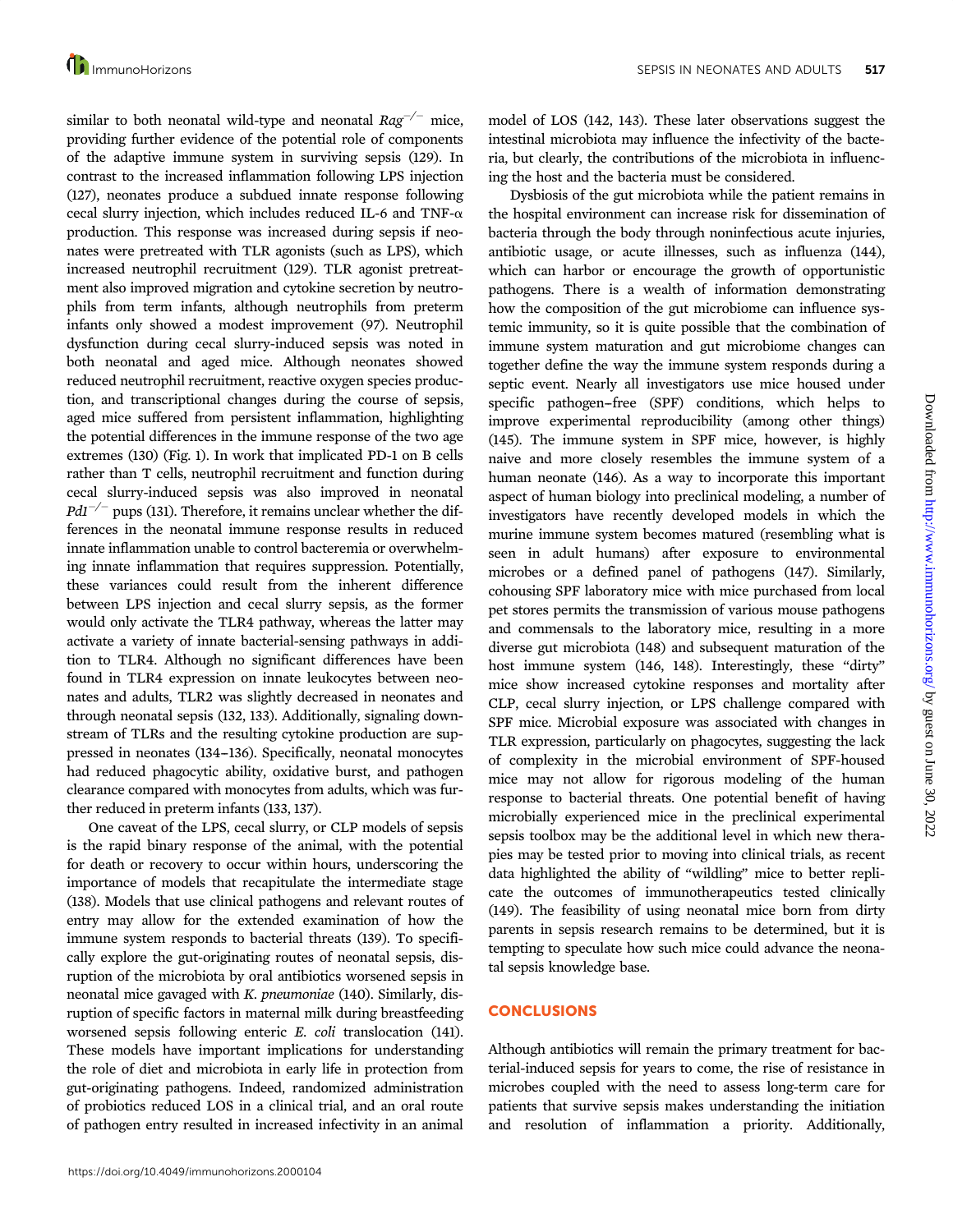appreciation of how sepsis presents and the immune system's subsequent response at various stages of life will offer unique guidance and potential therapeutics specific to each age. As described above, disparities in how the immune system initiates, orchestrates, and resolves inflammation results in a variety of outcomes following sepsis. Although preclinical experimental models have defined these cytokine/chemokine cascades as potential biomarkers, future work must address which cascade points are beneficial to resolving infections and which are deleterious in driving excessive inflammation, appreciating that these points may be unique to type, dose, and route of pathogens that evoke sepsis, genetic background, and status of the immune system of septic hosts.

#### **DISCLOSURES**

K.A.K. is an inventor on United States nonprovisional patent application 15/880,658, Compositions and methods for modulation of dietary and microbial exposure. The other authors have no financial conflicts of interest.

#### **REFERENCES**

- 1. Shankar-Hari, M., G. S. Phillips, M. L. Levy, C. W. Seymour, V. X. Liu, C. S. Deutschman, D. C. Angus, G. D. Rubenfeld, and M. Singer; Sepsis Definitions Task Force. 2016. Developing a new definition and assessing new clinical criteria for septic shock: for the Third International Consensus Definitions for sepsis and septic shock (sepsis-3). JAMA 315: 775-787.
- 2. van der Poll, T., F. L. van de Veerdonk, B. P. Scicluna, and M. G. Netea. 2017. The immunopathology of sepsis and potential therapeutic targets. Nat. Rev. Immunol. 17: 407-420.
- 3. Rubens, M., A. Saxena, V. Ramamoorthy, S. Das, R. Khera, J. Hong, D. Armaignac, E. Veledar, K. Nasir, and L. Gidel. 2020. Increasing sepsis rates in the United States: results from National Inpatient Sample, 2005 to 2014. J. Intensive Care Med. 35: 858-868.
- 4. Liang, L., B. Moore, and A. Soni. 2020. National inpatient hospital costs: the most expensive conditions by payer, 2017: HCUP statistical brief #261. In In Healthcare Cost and Utilization Project (HCUP) Statistical Briefs [Internet]. Rockville, MD: Agency for Healthcare Research and Quality (US). PMID: 32833416
- 5. Rudd, K. E., S. C. Johnson, K. M. Agesa, K. A. Shackelford, D. Tsoi, D. R. Kievlan, D. V. Colombara, K. S. Ikuta, N. Kissoon, S. Finfer, et al. 2020. Global, regional, and national sepsis incidence and mortality, 1990-2017: analysis for the Global Burden of Disease Study. Lancet 395: 200-211.
- 6. Pfuntner, A., L. M. Wier, and C. Stocks. 2013. Most frequent conditions in U.S. hospitals, 2010: statistical brief #148. In Healthcare Cost and Utilization Project (HCUP) Statistical Briefs [Internet]. Rockville, MD: Agency for Healthcare Research and Quality (US). PMID: 23534077
- 7. Luhr, R., Y. Cao, B. Söderquist, and S. Cajander. 2019. Trends in sepsis mortality over time in randomised sepsis trials: a systematic literature review and meta-analysis of mortality in the control arm, 2002-2016. Crit. Care 23: 241.
- 8. Goodwin, A. J., D. A. Rice, K. N. Simpson, and D. W. Ford. 2015. Frequency, cost, and risk factors of readmissions among severe sepsis survivors. Crit. Care Med. 43: 738-746.
- 9. Rhee, C., and M. Klompas. 2020. Sepsis trends: increasing incidence and decreasing mortality, or changing denominator? J. Thorac. Dis. 12(Suppl): S89-S100.
- 10. Vogel, T. R., V. Y. Dombrovskiy, J. L. Carson, A. M. Graham, and S. F. Lowry. 2010. Postoperative sepsis in the United States. Ann. Surg. 252: 1065-1071.
- 11. Lakomkin, N., V. Sathiyakumar, B. Wick, M. S. Shen, A. A. Jahangir, H. Mir, W. T. Obremskey, A. C. Dodd, and M. K. Sethi. 2017. Incidence and predictive risk factors of postoperative sepsis in orthopedic trauma patients. J. Orthop. Traumatol. 18: 151-158.
- 12. Dolin, H. H., T. J. Papadimos, X. Chen, and Z. K. Pan. 2019. Characterization of pathogenic sepsis etiologies and patient profiles: a novel approach to triage and treatment. Microbiol. Insights 12: 1178636118825081.
- 13. Vincent, J.-L., J. Rello, J. Marshall, E. Silva, A. Anzueto, C. D. Martin, R. Moreno, J. Lipman, C. Gomersall, Y. Sakr, and K. Reinhart; EPIC II Group of Investigators. 2009. International study of the prevalence and outcomes of infection in intensive care units. JAMA 302: 2323--2329.
- 14. Umemura, Y., H. Ogura, K. Takuma, S. Fujishima, T. Abe, S. Kushimoto, T. Hifumi, A. Hagiwara, A. Shiraishi, Y. Otomo, et al; Japanese Association for Acute Medicine (JAAM) Focused Outcomes Research in Emergency Care in Acute Respiratory Distress Syndrome Sepsis and Trauma (FORECAST) Study Group. 2021. Current spectrum of causative pathogens in sepsis: A prospective nationwide cohort study in Japan. Int. J. Infect. Dis. 103: 343-351.
- 15. Soussan, R., C. Schimpf, B. Pilmis, T. Degroote, M. Tran, C. Bruel, and F. Philippart; RESIST Study Group. 2019. Ventilator-associated pneumonia: The central role of transcolonization. J. Crit. Care 50: 155--161.
- 16. Cortese, F., P. Scicchitano, M. Gesualdo, A. Filaninno, E. De Giorgi, F. Schettini, N. Laforgia, and M. M. Ciccone. 2016. Early and late infections in newborns: where do we stand? A review. Pediatr. Neonatol. 57: 265-273.
- 17. Schuchat, A., S. S. Zywicki, M. J. Dinsmoor, B. Mercer, J. Romaguera, M. J. O'Sullivan, D. Patel, M. T. Peters, B. Stoll, and O. S. Levine. 2000. Risk factors and opportunities for prevention of earlyonset neonatal sepsis: a multicenter case-control study. Pediatrics  $105: 21 - 26.$
- 18. Stoll, B. J., N. I. Hansen, P. J. Sánchez, R. G. Faix, B. B. Poindexter, K. P. Van Meurs, M. J. Bizzarro, R. N. Goldberg, I. D. Frantz III, E. C. Hale, et al; Eunice Kennedy Shriver National Institute of Child Health and Human Development Neonatal Research Network. 2011. Early onset neonatal sepsis: the burden of group B streptococcal and E. coli disease continues. Pediatrics 127: 817-826.
- 19. Stoll, B. J. 2016. Early-onset neonatal sepsis: a continuing problem in need of novel prevention strategies. Pediatrics 138: e20163038.
- 20. Schrag, S. J., M. M. Farley, S. Petit, A. Reingold, E. J. Weston, T. Pondo, J. Hudson Jain, and R. Lynfield. 2016. Epidemiology of invasive early-onset neonatal sepsis, 2005 to 2014. Pediatrics 138: e20162013.
- 21. Schrag, S. J., and J. R. Verani. 2013. Intrapartum antibiotic prophylaxis for the prevention of perinatal group B streptococcal disease: experience in the United States and implications for a potential group B streptococcal vaccine. Vaccine 31(Suppl 4): D20-D26.
- 22. Nanduri, S. A., S. Petit, C. Smelser, M. Apostol, N. B. Alden, L. H. Harrison, R. Lynfield, P. S. Vagnone, K. Burzlaff, N. L. Spina, et al. 2019. Epidemiology of invasive early-onset and late-onset group B streptococcal disease in the United States, 2006 to 2015: multistate laboratory and population-based surveillance. JAMA Pediatr. 173:  $224 - 233$ .
- 23. Sekirov, I., N. M. Tam, M. Jogova, M. L. Robertson, Y. Li, C. Lupp, and B. B. Finlay. 2008. Antibiotic-induced perturbations of the intestinal microbiota alter host susceptibility to enteric infection. Infect. Immun. 76: 4726--4736.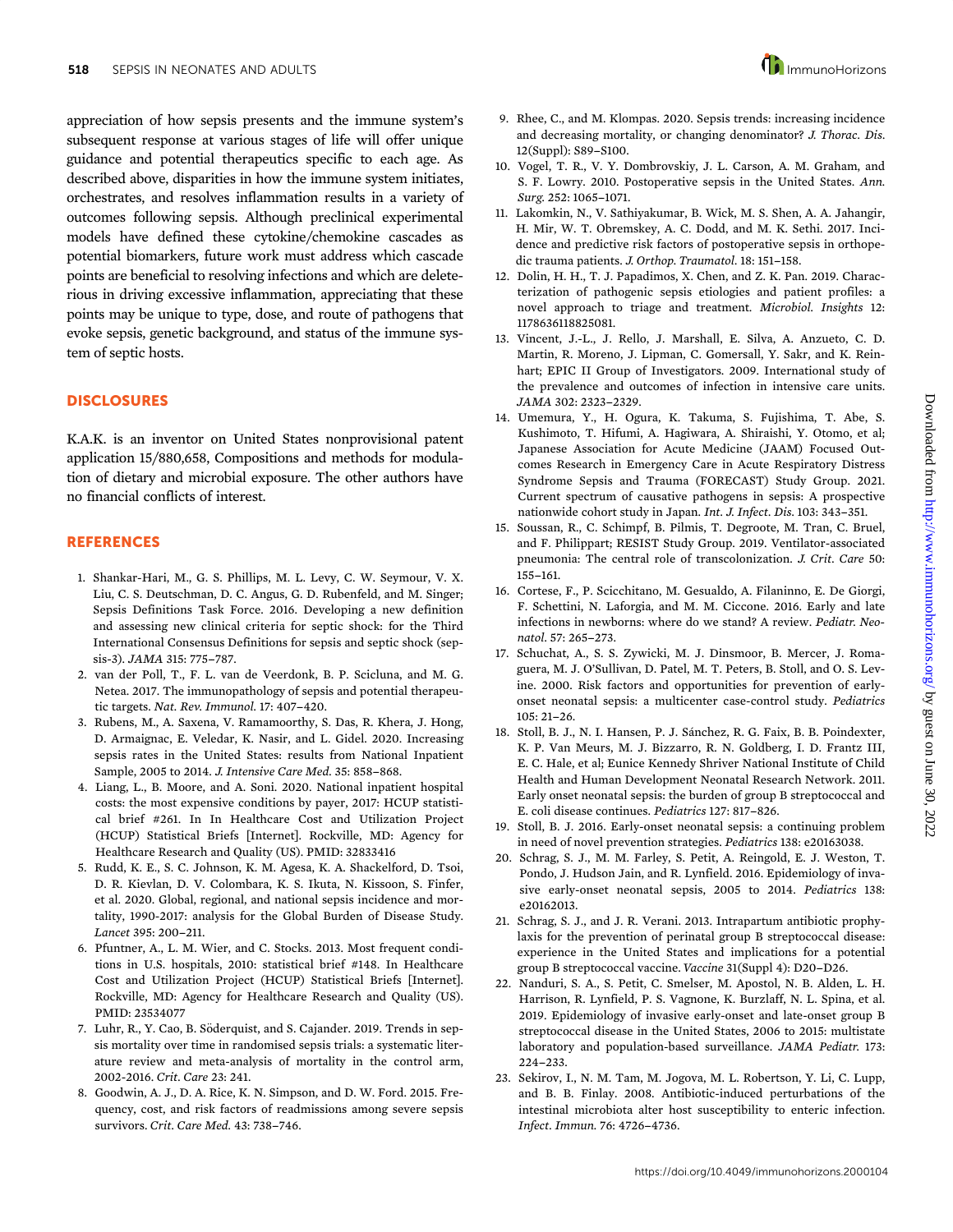- 24. Raymond, S. L., M. C. López, H. V. Baker, S. D. Larson, P. A. Efron, T. E. Sweeney, P. Khatri, L. L. Moldawer, and J. L. Wynn. 2017. Unique transcriptomic response to sepsis is observed among patients of different age groups. PLoS One 12: e0184159.
- 25. Wynn, J. L., S. O. Guthrie, H. R. Wong, P. Lahni, R. Ungaro, M. C. Lopez, H. V. Baker, and L. L. Moldawer. 2015. Postnatal Age Is a Critical Determinant of the Neonatal Host Response to Sepsis. Mol. Med. 21: 496-504.
- 26. Khaertynov, K. S., S. V. Boichuk, S. F. Khaiboullina, V. A. Anokhin, A. A. Andreeva, V. C. Lombardi, M. A. Satrutdinov, E. A. Agafonova, and A. A. Rizvanov. 2017. Comparative assessment of cytokine pattern in early and late onset of neonatal sepsis. J. Immunol. Res. 2017: 8601063.
- 27. Schulte, W., J. Bernhagen, and R. Bucala. 2013. Cytokines in sepsis: potent immunoregulators and potential therapeutic targets--an updated view. Mediators Inflamm. 2013: 165974.
- 28. Mirzarahimi, M., M. Barak, A. Eslami, and A. Enteshari-Moghaddam. 2017. The role of interleukin-6 in the early diagnosis of sepsis in premature infants. Pediatr. Rep. 9: 7305.
- 29. Machado, J. R., D. F. Soave, M. V. da Silva, L. B. de Menezes, R. M. Etchebehere, M. L. Monteiro, M. A. dos Reis, R. R. Corr^ea, and M. R. Celes. 2014. Neonatal sepsis and inflammatory mediators. Mediators Inflamm. 2014: 269681.
- 30. Coates, B. M., K. L. Staricha, K. M. Wiese, and K. M. Ridge. 2015. Influenza A virus infection, innate immunity, and childhood. JAMA Pediatr. 169: 956-963.
- 31. Yoon, B. H., R. Romero, J. S. Park, M. Kim, S.-Y. Oh, C. J. Kim, and J. K. Jun. 2000. The relationship among inflammatory lesions of the umbilical cord (funisitis), umbilical cord plasma interleukin 6 concentration, amniotic fluid infection, and neonatal sepsis. Am. J. Obstet. Gynecol. 183: 1124-1129.
- 32. Romero, R., P. Chaemsaithong, N. Chaiyasit, N. Docheva, Z. Dong, C. J. Kim, Y. M. Kim, J.-S. Kim, F. Qureshi, S. M. Jacques, et al. 2017. CXCL10 and IL-6: markers of two different forms of intraamniotic inflammation in preterm labor. Am. J. Reprod. Immunol. 78: e12685.
- 33. Vaisbuch, E., R. Romero, R. Gomez, J. P. Kusanovic, S. Mazaki-Tovi, T. Chaiworapongsa, and S. S. Hassan. 2011. An elevated fetal interleukin-6 concentration can be observed in fetuses with anemia due to Rh alloimmunization: implications for the understanding of the fetal inflammatory response syndrome. J. Matern. Fetal Neonatal Med. 24: 391-396.
- 34. Yiu, H. H., A. L. Graham, and R. F. Stengel. 2012. Dynamics of a cytokine storm. PLoS One 7: e45027.
- 35. Chousterman, B. G., F. K. Swirski, and G. F. Weber. 2017. Cytokine storm and sepsis disease pathogenesis. Semin. Immunopathol. 39: 517--528.
- 36. Hegde, S., J. Pahne, and S. Smola-Hess. 2004. Novel immunosuppressive properties of interleukin-6 in dendritic cells: inhibition of NF-kappaB binding activity and CCR7 expression. FASEB J. 18: 1439-1441.
- 37. Okada, M., M. Kitahara, S. Kishimoto, T. Matsuda, T. Hirano, and T. Kishimoto. 1988. IL-6/BSF-2 functions as a killer helper factor in the in vitro induction of cytotoxic T cells. J. Immunol. 141: 1543--1549.
- 38. Dienz, O., and M. Rincon. 2009. The effects of IL-6 on CD4 T cell responses. Clin. Immunol. 130: 27-33.
- 39. Atsumi, T., M. Sato, D. Kamimura, A. Moroi, Y. Iwakura, U. A. K. Betz, A. Yoshimura, M. Nishihara, T. Hirano, and M. Murakami. 2009. IFN- $\gamma$  expression in CD8+ T cells regulated by IL-6 signal is involved in superantigen-mediated CD4+ T cell death. Int. Immunol. 21: 73-80.
- 40. Scheller, J., A. Chalaris, D. Schmidt-Arras, and S. Rose-John. 2011. The pro- and anti-inflammatory properties of the cytokine interleukin-6. Biochim. Biophys. Acta 1813: 878--888.
- 41. Tanaka, T., M. Narazaki, and T. Kishimoto. 2018. Interleukin (IL-6) immunotherapy. Cold Spring Harb. Perspect. in Biol. 10: a028456
- 42. Nullens, S., M. Staessens, C. Peleman, P. Plaeke, S. Malhotra-Kumar, S. Francque, J. G. De Man, and B. Y. De Winter. 2016. Beneficial effects of anti-interleukin-6 antibodies on impaired gastrointestinal motility, inflammation and increased colonic permeability in a murine model of sepsis are most pronounced when administered in a preventive setup. PLoS One 11: e0152914.
- 43. Riedemann, N. C., T. A. Neff, R.-F. Guo, K. D. Bernacki, I. J. Laudes, J. V. Sarma, J. D. Lambris, and P. A. Ward. 2003. Protective effects of IL-6 blockade in sepsis are linked to reduced C5a receptor expression. J. Immunol. 170: 503--507.
- 44. Ward, P. A. 2010. The harmful role of c5a on innate immunity in sepsis. J. Innate Immun. 2: 439-445.
- 45. Mollnes, T. E., and M. Huber-Lang. 2020. Complement in sepsiswhen science meets clinics. FEBS Lett. 594: 2621-2632.
- 46. Pataky, R., F. A. Howie, G. Girardi, and J. P. Boardman. 2017. Complement C5a is present in CSF of human newborns and is elevated in association with preterm birth. J. Matern. Fetal Neonatal Med. 30: 2413--2416.
- 47. Grumach, A. S., M. E. Ceccon, R. Rutz, A. Fertig, and M. Kirschfink. 2014. Complement profile in neonates of different gestational ages. Scand. J. Immunol. 79: 276-281.
- 48. Wynn, J. L., and H. R. Wong. 2010. Pathophysiology and treatment of septic shock in neonates. Clin. Perinatol. 37: 439--479.
- 49. Stras, S. F., L. Werner, J. M. Toothaker, O. O. Olaloye, A. L. Oldham, C. C. McCourt, Y. N. Lee, E. Rechavi, D. S. Shouval, and L. Konnikova. 2019. Maturation of the human intestinal immune system occurs early in fetal development. Dev. Cell 51: 357-373.e5.
- 50. Ruef, P., T. Böhler, and O. Linderkamp. 1991. Deformability and volume of neonatal and adult leukocytes. Pediatr. Res. 29: 128-132.
- 51. Prabhu, S. B., D. K. Rathore, D. Nair, A. Chaudhary, S. Raza, P. Kanodia, S. Sopory, A. George, S. Rath, V. Bal, et al. 2016. Comparison of human neonatal and adult blood leukocyte subset composition phenotypes. PLoS One 11: e0162242.
- 52. Oski, F. A., and J. L. Naiman. 1982. Hematologic problems in the newborn. Third edition. Major Probl. Clin. Pediatr. 4: 1-360.
- 53. Basha, S., N. Surendran, and M. Pichichero. 2014. Immune responses in neonates. Expert Rev. Clin. Immunol. 10: 1171-1184.
- 54. Adkins, B. 2003. Peripheral  $CD4^+$  lymphocytes derived from fetal versus adult thymic precursors differ phenotypically and functionally. J. Immunol. 171: 5157-5164.
- 55. Opiela, S. J., T. Koru-Sengul, and B. Adkins. 2009. Murine neonatal recent thymic emigrants are phenotypically and functionally distinct from adult recent thymic emigrants. Blood 113: 5635-5643.
- 56. Metzger, D. W. 2010. Interleukin-12 as an adjuvant for induction of protective antibody responses. Cytokine 52: 102-107.
- 57. Segura-Cervantes, E., J. Mancilla-Ramírez, J. González-Canudas, E. Alba, R. Santillán-Ballesteros, D. Morales-Barquet, G. Sandoval-Plata, and N. Galindo-Sevilla. 2016. Inflammatory response in preterm and very preterm newborns with sepsis. Mediators Inflamm. 2016: 6740827.
- 58. Benjamin, J. T., D. J. Moore, C. Bennett, R. van der Meer, A. Royce, R. Loveland, and J. L. Wynn. 2018. Cutting edge: Il-1 $\alpha$  and not Il-1 $\beta$ drives Il-1r1-dependent neonatal murine sepsis lethality. J. Immunol. 201: 2873--2878.
- 59. Maheshwari, A., R. L. Schelonka, R. A. Dimmitt, W. A. Carlo, B. Munoz-Hernandez, A. Das, S. A. McDonald, P. Thorsen, K. Skogstrand, D. M. Hougaard, and R. D. Higgins; Eunice Kennedy Shriver National Institute of Child Health and Human Development Neonatal Research Network. 2014. Cytokines associated with necrotizing enterocolitis in extremely-low-birth-weight infants. Pediatr. Res. 76: 100--108.
- 60. Wynn, J. L., C. S. Wilson, J. Hawiger, P. O. Scumpia, A. F. Marshall, J.-H. Liu, I. Zharkikh, H. R. Wong, P. Lahni, J. T. Benjamin, et al.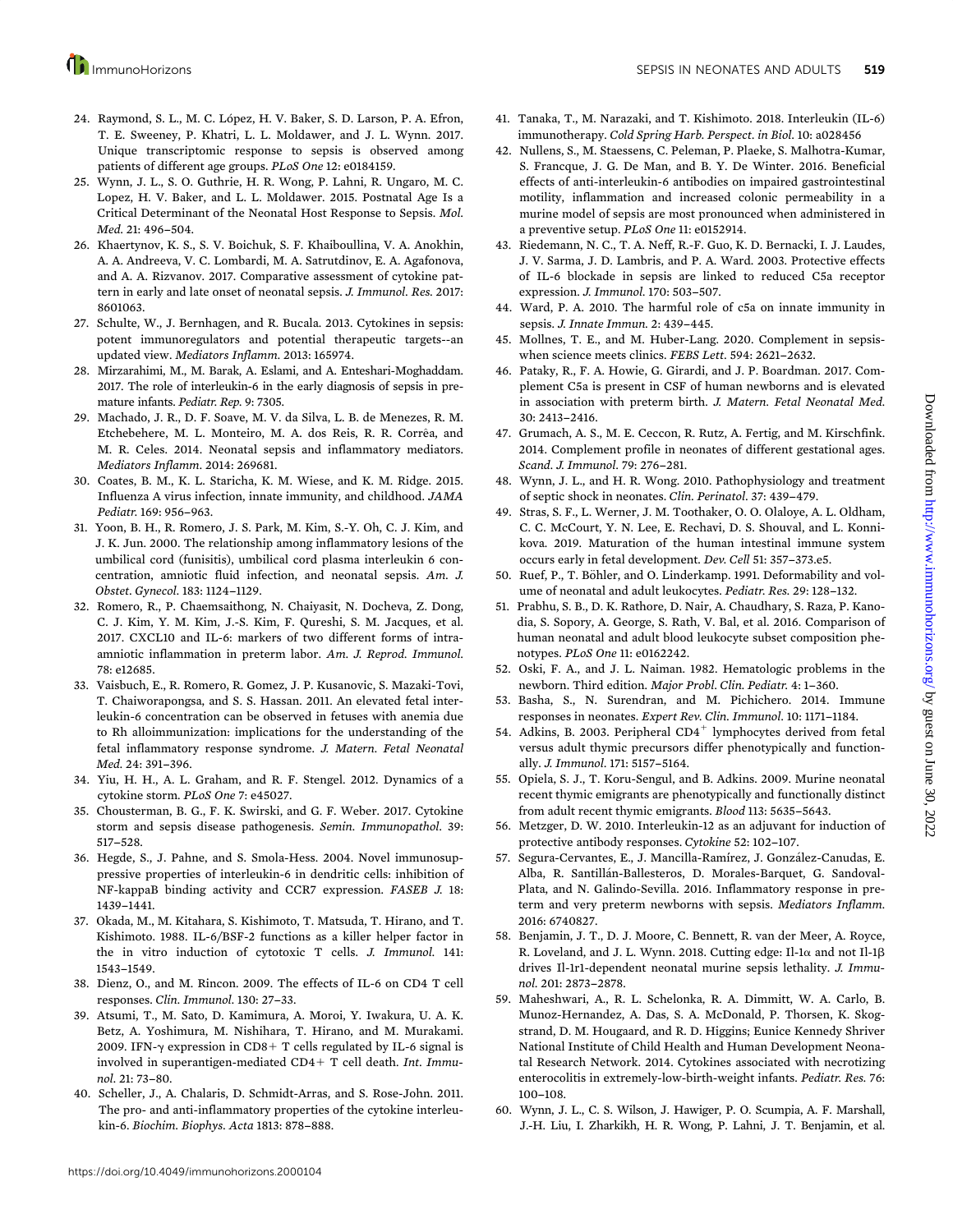2016. Targeting IL-17A attenuates neonatal sepsis mortality induced by IL-18. Proc. Natl. Acad. Sci. USA 113: E2627-E2635.

- 61. Seman, B. G., J. K. Vance, T. W. Rawson, M. R. Witt, A. B. Huckaby, J. M. Povroznik, S. D. Bradford, M. Barbier, and C. M. Robinson. 2020. Elevated levels of interleukin-27 in early life compromise protective immunity in a mouse model of Gram-negative neonatal sepsis. Infect. Immun. 88: e00828-19.
- 62. Elahi, S., J. M. Ertelt, J. M. Kinder, T. T. Jiang, X. Zhang, L. Xin, V. Chaturvedi, B. S. Strong, J. E. Qualls, K. A. Steinbrecher, et al. 2013. Immunosuppressive  $CD71+$  erythroid cells compromise neonatal host defence against infection. Nature 504: 158-162.
- 63. Delyea, C., N. Bozorgmehr, P. Koleva, G. Dunsmore, S. Shahbaz, V. Huang, and S. Elahi. 2018.  $CD71+$  erythroid suppressor cells promote fetomaternal tolerance through arginase-2 and PDL-1. J. Immunol. 200: 4044--4058
- 64. Elahi, S., M. A. Vega-López, V. Herman-Miguel, C. Ramírez-Estudillo, J. Mancilla-Ramírez, B. Motyka, L. West, and O. Oyegbami. 2020.  $CD71<sup>+</sup>$  erythroid cells in human neonates exhibit immunosuppressive properties and compromise immune response against systemic infection in neonatal mice. Front. Immunol. 11: 597433.
- 65. Wynn, J. L., P. O. Scumpia, B. T. Stocks, J. Romano-Keeler, M. W. Alrifai, J.-H. Liu, A. S. Kim, C. E. Alford, P. Matta, J.-H. Weitkamp, and D. J. Moore. 2015. Neonatal CD71+ erythroid cells do not modify murine sepsis mortality. J. Immunol. 195: 1064-1070.
- 66. Textoris, J., S. Wiramus, C. Martin, and M. Leone. 2011. Overview of antimicrobial therapy in intensive care units. Expert Rev. Anti  $Infect.$  Ther.  $9:97-109$ .
- 67. CDC. 2019. Antibiotic resistance threats in the United States, 2019. Atlanta, GA: U.S. Department of Health and Human Services, CDC
- 68. Puopolo, K. M., R. Lynfield, J. J. Cummings; Committee on Fetus and Newborn Committee on Infectious Diseases. 2019. Management of infants at risk for group B streptococcal disease. Pediatrics 144: e20191881.
- 69. Langdon, A., N. Crook, and G. Dantas. 2016. The effects of antibiotics on the microbiome throughout development and alternative approaches for therapeutic modulation. Genome Med. 8: 39.
- 70. Uzan-Yulzari, A., O. Turta, A. Belogolovski, O. Ziv, C. Kunz, S. Perschbacher, H. Neuman, E. Pasolli, A. Oz, H. Ben-Amram, et al. 2021. Neonatal antibiotic exposure impairs child growth during the first six years of life by perturbing intestinal microbial colonization. Nat. Commun. 12: 443.
- 71. Du Pont-Thibodeau, G., J.-S. Joyal, and J. Lacroix. 2014. Management of neonatal sepsis in term newborns. F1000Prime Rep. 6: 67.
- 72. Li, Y., S. Yang, G. Wang, M. Liu, Z. Zhang, H. Liu, K. Yu, and C. Wang. 2019. Effects of immunotherapy on mortality in neonates with suspected or proven sepsis: a systematic review and network meta-analysis. BMC Pediatr. 19: 270.
- 73. Boomer, J. S., J. M. Green, and R. S. Hotchkiss. 2014. The changing immune system in sepsis: is individualized immuno-modulatory therapy the answer? Virulence 5: 45-56.
- 74. Bernard, G. R., J.-L. Vincent, P.-F. Laterre, S. P. LaRosa, J.-F. Dhainaut, A. Lopez-Rodriguez, J. S. Steingrub, G. E. Garber, J. D. Helterbrand, E. W. Ely, and C. J. Fisher, Jr.; Recombinant human protein C Worldwide Evaluation in Severe Sepsis (PROWESS) study group. 2001. Efficacy and safety of recombinant human activated protein C for severe sepsis. N. Engl. J. Med. 344: 699-709.
- 75. Ranieri, V. M., B. T. Thompson, P. S. Barie, J.-F. Dhainaut, I. S. Douglas, S. Finfer, B. Gårdlund, J. C. Marshall, A. Rhodes, A. Artigas, et alPROWESS-SHOCK Study Group. 2012. Drotrecogin alfa (activated) in adults with septic shock. N. Engl. J. Med. 366: 2055--2064.
- 76. Lai, P. S., and B. T. Thompson. 2013. Why activated protein C was not successful in severe sepsis and septic shock: are we still tilting at windmills? Curr. Infect. Dis. Rep. 15: 407-412.
- 77. Nadel, S., B. Goldstein, M. D. Williams, H. Dalton, M. Peters, W. L. Macias, S. A. Abd-Allah, H. Levy, R. Angle, D. Wang, et alREsearching severe Sepsis and Organ dysfunction in children: a gLobal perspective (RESOLVE) study group. 2007. Drotrecogin alfa (activated) in children with severe sepsis: a multicentre phase III randomised controlled trial. Lancet 369: 836-843.
- 78. Abraham, E., R. Wunderink, H. Silverman, T. M. Perl, S. Nasraway, H. Levy, R. Bone, R. P. Wenzel, R. Balk, R. Allred, et al. 1995. Efficacy and safety of monoclonal antibody to human tumor necrosis factor  $\alpha$  in patients with sepsis syndrome. A randomized, controlled, double-blind, multicenter clinical trial. TNF- $\alpha$  MAb Sepsis Study Group. JAMA 273: 934-941.
- 79. Cohen, J., and J. Carlet; International Sepsis Trial Study Group. 1996. INTERSEPT: an international, multicenter, placebo-controlled trial of monoclonal antibody to human tumor necrosis factor-alpha in patients with sepsis. Crit. Care Med. 24: 1431--1440.
- 80. Abraham, E., A. Anzueto, G. Gutierrez, S. Tessler, G. San Pedro, R. Wunderink, A. Dal Nogare, S. Nasraway, S. Berman, R. Cooney, et alNORASEPT II Study Group. 1998. Double-blind randomised controlled trial of monoclonal antibody to human tumour necrosis factor in treatment of septic shock. Lancet 351: 929-933.
- 81. Qiu, P., X. Cui, J. Sun, J. Welsh, C. Natanson, and P. Q. Eichacker. 2013. Antitumor necrosis factor therapy is associated with improved survival in clinical sepsis trials: a meta-analysis. Crit. Care Med. 41: 2419--2429.
- 82. Guiddir, T., M.-L. Frémond, T. B. Triki, S. Candon, L. Croisille, T. Leblanc, and L. de Pontual. 2014. Anti-TNF- $\alpha$  therapy may cause neonatal neutropenia. Pediatrics 134: e1189-e1193.
- 83. Rhodes, A., L. E. Evans, W. Alhazzani, M. M. Levy, M. Antonelli, R. Ferrer, A. Kumar, J. E. Sevransky, C. L. Sprung, M. E. Nunnally, et al. 2017. Surviving sepsis campaign: international guidelines for management of sepsis and septic shock: 2016. Crit. Care Med. 45: 486--552.
- 84. Soares, M. O., N. J. Welton, D. A. Harrison, P. Peura, M. Shankar-Hari, S. E. Harvey, J. J. Madan, A. E. Ades, S. J. Palmer, and K. M. Rowan. 2012. An evaluation of the feasibility, cost and value of information of a multicentre randomised controlled trial of intravenous immunoglobulin for sepsis (severe sepsis and septic shock): incorporating a systematic review, meta-analysis and value of information analysis. Health Technol. Assess. 16: 1-186.
- 85. Busani, S., E. Damiani, I. Cavazzuti, A. Donati, and M. Girardis. 2016. Intravenous immunoglobulin in septic shock: review of the mechanisms of action and meta-analysis of the clinical effectiveness. Minerva Anestesiol. 82: 559-572.
- 86. Cui, J., X. Wei, H. Lv, Y. Li, P. Li, Z. Chen, and G. Liu. 2019. The clinical efficacy of intravenous IgM-enriched immunoglobulin (pentaglobin) in sepsis or septic shock: a meta-analysis with trial sequential analysis. Ann. Intensive Care 9: 27.
- 87. Brocklehurst, P., B. Farrell, A. King, E. Juszczak, B. Darlow, K. Haque, A. Salt, B. Stenson, and W. Tarnow-Mordi; INIS Collaborative Group. 2011. Treatment of neonatal sepsis with intravenous immune globulin. N. Engl. J. Med. 365: 1201-1211.
- 88. Akdag, A., U. Dilmen, K. Haque, D. Dilli, O. Erdeve, and T. Goekmen. 2014. Role of pentoxifylline and/or IgM-enriched intravenous immunoglobulin in the management of neonatal sepsis. Am. J. Perinatol. 31: 905-912.
- 89. Mathias, B., B. E. Szpila, F. A. Moore, P. A. Efron, and L. L. Moldawer. 2015. A review of GM-CSF therapy in sepsis. Medicine (Baltimore) 94: e2044.
- 90. Bo, L., F. Wang, J. Zhu, J. Li, and X. Deng. 2011. Granulocyte-colony stimulating factor (G-CSF) and granulocyte-macrophage colony stimulating factor (GM-CSF) for sepsis: a meta-analysis. Crit. Care 15: R58.
- 91. Chousterman, B. G., and M. Arnaud. 2018. Is there a role for hematopoietic growth factors during sepsis? Front. Immunol. 9: 1015.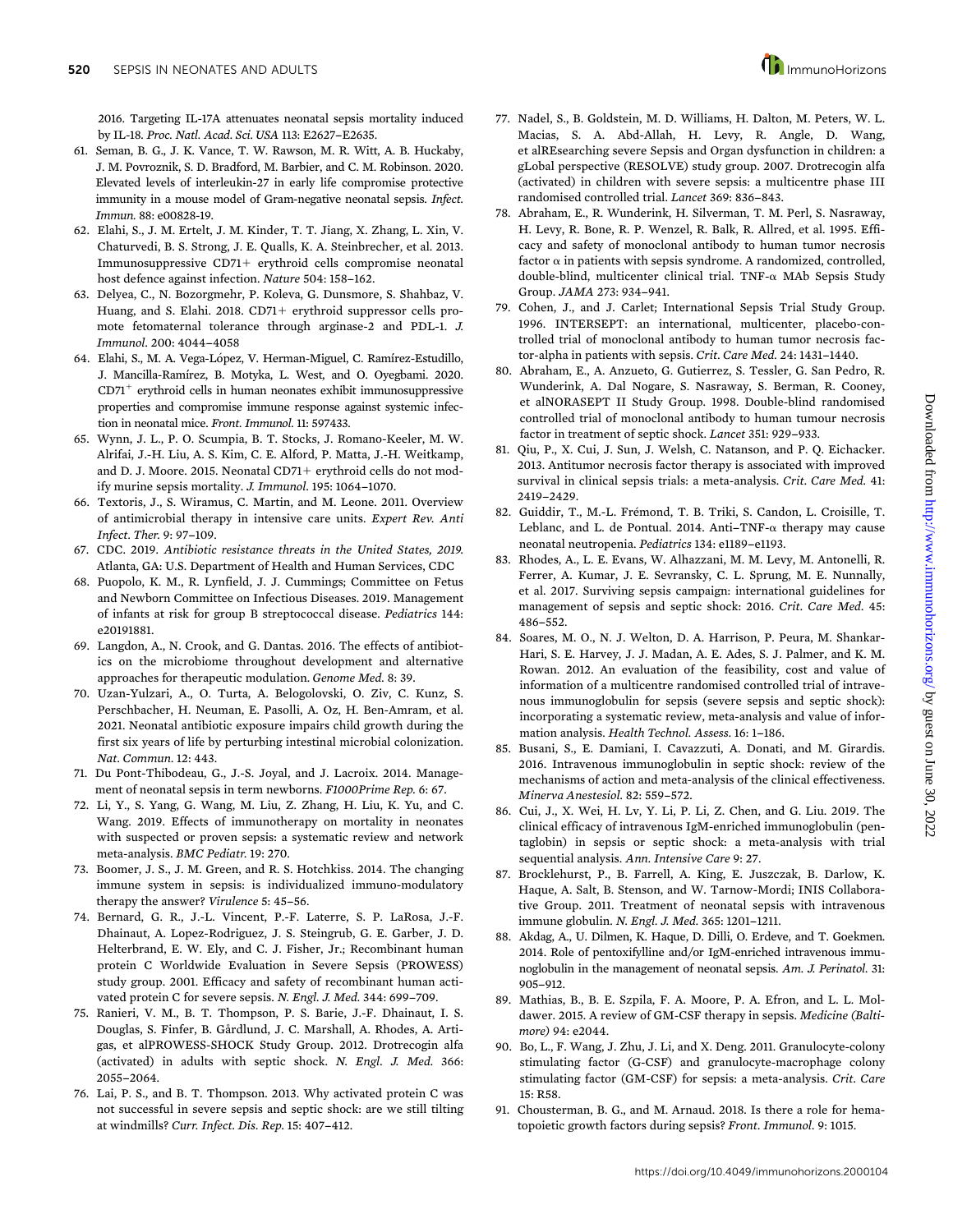- 92. Miura, E., R. S. Procianoy, C. Bittar, C. S. Miura, M. S. Miura, C. Mello, and R. D. Christensen. 2001. A randomized, double-masked, placebo-controlled trial of recombinant granulocyte colony-stimulating factor administration to preterm infants with the clinical diagnosis of early-onset sepsis. Pediatrics 107: 30-35.
- 93. Kuhn, P., J. Messer, A. Paupe, S. Espagne, N. Kacet, G. Mouchnino, S. Klosowski, G. Krim, S. Lescure, S. Le Bouedec, et al. 2009. A multicenter, randomized, placebo-controlled trial of prophylactic recombinant granulocyte-colony stimulating factor in preterm neonates with neutropenia. J. Pediatr. 155: 324-30.e1.
- 94. Molloy, E. J., A. J. O'Neill, J. J. Grantham, M. Sheridan-Pereira, J. M. Fitzpatrick, D. W. Webb, and R. W. Watson. 2005. Granulocyte colony-stimulating factor and granulocyte-macrophage colonystimulating factor have differential effects on neonatal and adult neutrophil survival and function. Pediatr. Res. 57: 806-812.
- 95. Bolognese, A. C., W.-L. Yang, L. W. Hansen, N.-L. Denning, J. M. Nicastro, G. F. Coppa, and P. Wang. 2018. Inhibition of necroptosis attenuates lung injury and improves survival in neonatal sepsis. Surgery 164: 110-116.
- 96. Suen, Y., S. M. Lee, J. Qian, C. van de Ven, and M. S. Cairo. 1998. Dysregulation of lymphokine production in the neonate and its impact on neonatal cell mediated immunity. Vaccine 16: 1369-1377.
- 97. Raymond, S. L., R. B. Hawkins, T. J. Murphy, J. C. Rincon, J. A. Stortz, M. C. López, R. Ungaro, F. Ellett, H. V. Baker, J. L. Wynn, et al. 2018. Impact of toll-like receptor 4 stimulation on human neonatal neutrophil spontaneous migration, transcriptomics, and cytokine production. *J. Mol. Med. (Berl.)* 96: 673-684.
- 98. Maheshwari, A. 2014. Neutropenia in the newborn. Curr. Opin. Hematol. 21: 43-49.
- 99. Delano, M. J., and P. A. Ward. 2016. The immune system's role in sepsis progression, resolution, and long-term outcome. Immunol. Rev. 274: 330-353.
- 100. Steinhagen, F., S. V. Schmidt, J.-C. Schewe, K. Peukert, D. M. Klinman, and C. Bode. 2020. Immunotherapy in sepsis - brake or accelerate? Pharmacol. Ther. 208: 107476.
- 101. Hotchkiss, R. S., P. E. Swanson, B. D. Freeman, K. W. Tinsley, J. P. Cobb, G. M. Matuschak, T. G. Buchman, and I. E. Karl. 1999. Apoptotic cell death in patients with sepsis, shock, and multiple organ dysfunction. Crit. Care Med. 27: 1230--1251.
- 102. Hotchkiss, R. S., K. W. Tinsley, P. E. Swanson, M. H. Grayson, D. F. Osborne, T. H. Wagner, J. P. Cobb, C. Coopersmith, and I. E. Karl. 2002. Depletion of dendritic cells, but not macrophages, in patients with sepsis. *J. Immunol*. 168: 2493-2500.
- 103. Hotchkiss, R. S., K. W. Tinsley, P. E. Swanson, R. E. Schmieg, Jr., J. J. Hui, K. C. Chang, D. F. Osborne, B. D. Freeman, J. P. Cobb, T. G. Buchman, and I. E. Karl. 2001. Sepsis-induced apoptosis causes progressive profound depletion of B and  $CD4+T$  lymphocytes in humans. J. Immunol. 166: 6952-6963.
- 104. Limaye, A. P., K. A. Kirby, G. D. Rubenfeld, W. M. Leisenring, E. M. Bulger, M. J. Neff, N. S. Gibran, M. L. Huang, T. K. Santo Hayes, L. Corey, and M. Boeckh. 2008. Cytomegalovirus reactivation in critically ill immunocompetent patients. JAMA 300: 413--422.
- 105. Luyt, C. E., A. Combes, C. Deback, M. H. Aubriot-Lorton, A. Nieszkowska, J. L. Trouillet, F. Capron, H. Agut, C. Gibert, and J. Chastre. 2007. Herpes simplex virus lung infection in patients undergoing prolonged mechanical ventilation. Am. J. Respir. Crit. Care Med. 175: 935-942.
- 106. Otto, G. P., M. Sossdorf, R. A. Claus, J. Rödel, K. Menge, K. Reinhart, M. Bauer, and N. C. Riedemann. 2011. The late phase of sepsis is characterized by an increased microbiological burden and death rate. Crit. Care 15: R183.
- 107. Unsinger, J., H. Kazama, J. S. McDonough, T. S. Griffith, R. S. Hotchkiss, and T. A. Ferguson. 2010. Sepsis-induced apoptosis leads to active suppression of delayed-type hypersensitivity by  $CD8+$
- 108. Kollef, K. E., G. E. Schramm, A. R. Wills, R. M. Reichley, S. T. Micek, and M. H. Kollef. 2008. Predictors of 30-day mortality and hospital costs in patients with ventilator-associated pneumonia attributed to potentially antibiotic-resistant gram-negative bacteria. Chest 134: 281-287.
- 109. Hotchkiss, R. S., G. Monneret, and D. Payen. 2013. Immunosuppression in sepsis: a novel understanding of the disorder and a new therapeutic approach. Lancet Infect. Dis. 13: 260-268.
- 110. Cabrera-Perez, J., S. A. Condotta, V. P. Badovinac, and T. S. Griffith. 2014. Impact of sepsis on CD4 T cell immunity. J. Leukoc. Biol. 96: 767--777.
- 111. Condotta, S. A., J. Cabrera-Perez, V. P. Badovinac, and T. S. Griffith. 2013. T-cell-mediated immunity and the role of TRAIL in sepsisinduced immunosuppression. Crit. Rev. Immunol. 33: 23--40.
- 112. Danahy, D. B., R. K. Strother, V. P. Badovinac, and T. S. Griffith. 2016. Clinical and experimental sepsis impairs CD8 T-cell-mediated immunity. Crit. Rev. Immunol. 36: 57-74.
- 113. Jensen, I. J., F. V. Sjaastad, T. S. Griffith, and V. P. Badovinac. 2018. Sepsis-induced T cell immunoparalysis: the ins and outs of impaired T cell immunity. J. Immunol. 200: 1543--1553.
- 114. Unsinger, J., A. H. Walton, T. Blood, D. J. Tenney, M. Quigley, A. M. Drewry, and R. S. Hotchkiss. 2021. Frontline science: OX40 agonistic antibody reverses immune suppression and improves survival in sepsis. J. Leukoc. Biol. 109: 697--708.
- 115. Unsinger, J., M. McGlynn, K. R. Kasten, A. S. Hoekzema, E. Watanabe, J. T. Muenzer, J. S. McDonough, J. Tschoep, T. A. Ferguson, J. E. McDunn, et al. 2010. IL-7 promotes T cell viability, trafficking, and functionality and improves survival in sepsis. J. Immunol. 184: 3768--3779.
- 116. Thampy, L. K., K. E. Remy, A. H. Walton, Z. Hong, K. Liu, R. Liu, V. Yi, C. D. Burnham, and R. S. Hotchkiss. 2018. Restoration of T Cell function in multi-drug resistant bacterial sepsis after interleukin-7, anti-PD-L1, and OX-40 administration. PLoS One 13: e0199497.
- 117. Shindo, Y., J. S. McDonough, K. C. Chang, M. Ramachandra, P. G. Sasikumar, and R. S. Hotchkiss. 2017. Anti-PD-L1 peptide improves survival in sepsis. J. Surg. Res. 208: 33-39.
- 118. Hotchkiss, R. S., E. Colston, S. Yende, E. D. Crouser, G. S. Martin, T. Albertson, R. R. Bartz, S. C. Brakenridge, M. J. Delano, P. K. Park, et al. 2019. Immune checkpoint inhibition in sepsis: a Phase 1b randomized study to evaluate the safety, tolerability, pharmacokinetics, and pharmacodynamics of nivolumab. Intensive Care Med. 45: 1360-1371.
- 119. Francois, B., R. Jeannet, T. Daix, A. H. Walton, M. S. Shotwell, J. Unsinger, G. Monneret, T. Rimmelé, T. Blood, M. Morre, et al. 2018. Interleukin-7 restores lymphocytes in septic shock: the IRIS-7 randomized clinical trial. JCI Insight 3: e98960.
- 120. Can, E., S¸. Hamilcikan, and C. Can. 2018. The value of neutrophil to lymphocyte ratio and platelet to lymphocyte ratio for detecting early-onset neonatal sepsis. J. Pediatr. Hematol. Oncol. 40:  $e229 - e232$ .
- 121. Arcagok, B. C., and B. Karabulut. 2019. Platelet to lymphocyte ratio in neonates: a predictor of early onset neonatal sepsis. Mediterr. J. Hematol. Infect. Dis. 11: e2019055.
- 122. Correa-Rocha, R., A. Pérez, R. Lorente, S. Ferrando-Martínez, M. Leal, D. Gurbindo, and M. Á. Muñoz-Fernández. 2012. Preterm neonates show marked leukopenia and lymphopenia that are associated with increased regulatory T-cell values and diminished IL-7. Pediatr. Res. 71: 590-597.
- 123. Hosokawa, H., and E. V. Rothenberg. 2018. Cytokines, transcription factors, and the initiation of T-cell development. Cold Spring Harb. Perspect. Biol. 10: a028621.
- 124. Maier, S., T. Traeger, M. Entleutner, A. Westerholt, B. Kleist, N. Hüser, B. Holzmann, A. Stier, K. Pfeffer, and C.-D. Heidecke. 2004.